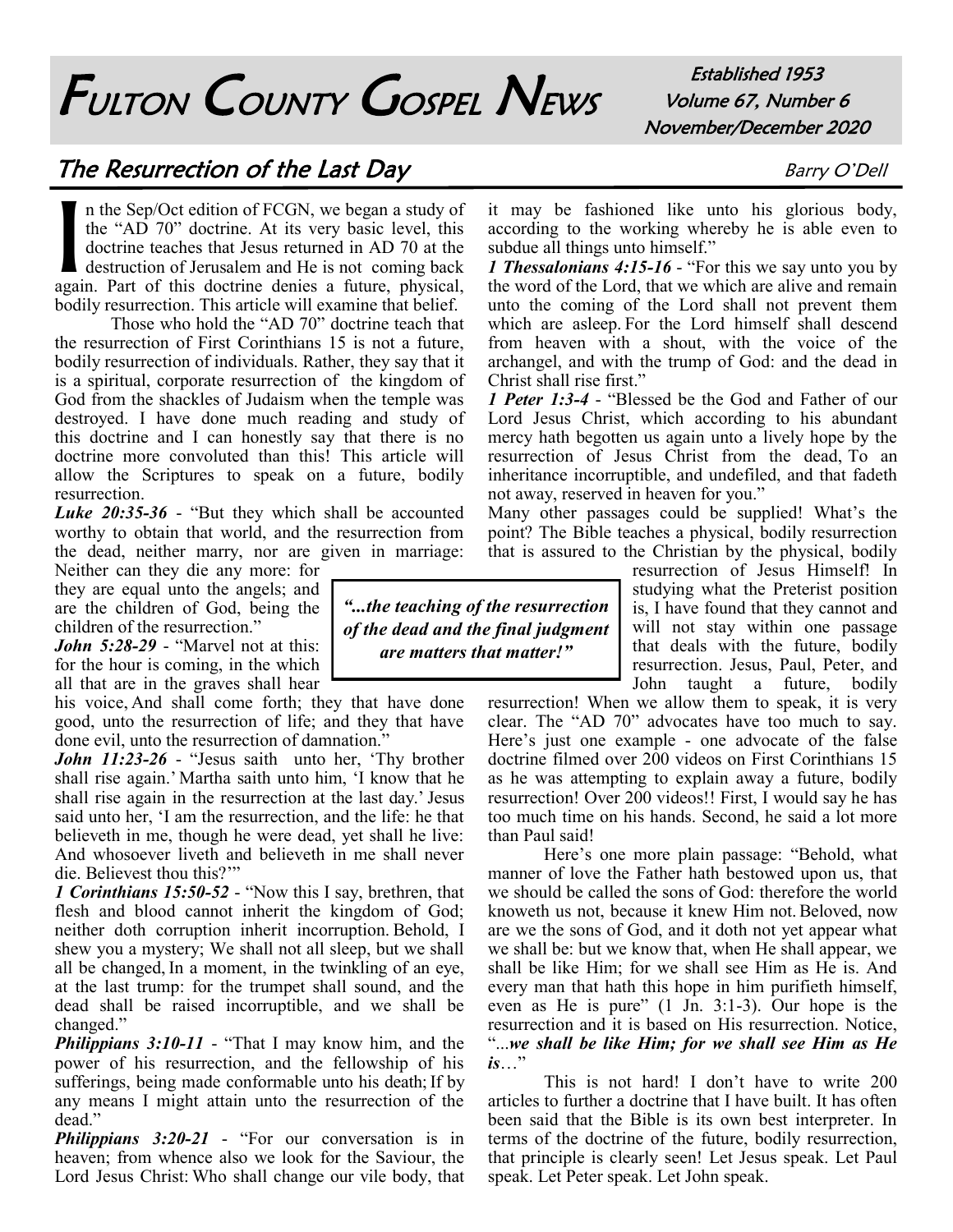T The doctrine of those advocating "Max" Kingism/AD 70/Realized Eschatology/Covenant Eschatology" - or as I put it, "Realized Eschatology and its Many Aliases" - is novel, to the say the least. As one who teaches hermeneutics at both the undergraduate and graduate level, I have a highly technical term to describe this teaching: "KOOKY!" I debated Don Preston twice - in 2016 and 2017 - on Realized Eschatology (And its Many Aliases). For Preston's doctrine to be true, one has to redefine words, phrases, and passages of Scripture. The approach he and his cohorts take is very much like that described in the book *Through the Looking Glass,* by Lewis Carroll. In it, Alice meets with Humpty Dumpty, who is sitting on the wall. They engage in conversation, which quickly goes nowhere; Humpty Dumpty is using words very differently from Alice. After she challenges him, he gruffly says, "When I choose a word, it means what I choose it to mean; nothing more or less." That is the approach taken by AD 70 advocates - the "Humpty Dumpty Hermeneutic." It was revealing that during the second night of our second debate, Don said that I misrepresented his position when I highlighted his

redefinition of "the end of the age" ("world") by inserting "the Jewish age" in every NT passage where it occurs, thus pointing out the absurdity of it. He had a big

issue with that…but, wait! If he does not believe that the phrase refers to the Jewish age, then down goes his belief system. If it does not refer to the end of the world, though, then what DOES it refer to? Something else that Don and his disciples are working on?

Here are just a few passages that would have to be redefined, as per Realized Eschatology and its Many Aliases:

Matthew 5:14 - "Ye are the light of the *Jewish age*. A city that is set on a hill cannot be hid."

John 3:16 - "For God so loved the *Jewish age*, that he gave his only begotten son; that whosoever believeth in him should not perish, but have everlasting life."

Matthew 16:26 - "For what is a man profited, if he shall gain the whole *Jewish age*, and lose his own soul?"

Romans 12:2 - "And be not conformed to this *Jewish age*: but be ye transformed by the renewing of your mind, that ye may prove what is that good, and acceptable, and perfect, will of God."

1 John 2:15-17 - "Love not the *Jewish age*, neither the things that are in the *Jewish age*. If any man love the *Jewish age*, the love of the Father is not in him. For all that is in the *Jewish age*, the lust of the flesh, and the lust of the eyes, and the pride of life, is not of the Father, but is of the *Jewish age*. And the *Jewish age* passeth away, and the lust thereof: but he that doeth the will of God abideth forever." And on and on. One gets the picture; yet, there are even more grave consequences of those advocating this false teaching, utilizing the "Humpty

Dumpty Hermeneutic."

In affirming that the texts dealing with the devil, or, Satan, in the Scriptures are actually speaking of the Jewish high priest and his henchmen, the advocates of this position are implying that - as far as the Scriptures are concerned - all real, objective moral evil ended in A.D. 70 with the end of the Jewish priesthood in the destruction of Jerusalem. They are also implying that no real, objective moral evil, as far as the Scriptures are concerned, existed prior to the establishment of the Jewish priesthood. Thus, they imply that the Scriptures only condemn the real, objective moral evil that existed under the Mosaic system. As that system no longer exists, it would then have to follow that Universalism is true and everyone is now saved, regardless of their behavior. Now, are the advocates of Realized Eschatology (and its Many Aliases) all in agreement that the references to the devil in the Scriptures actually refer to the Jewish high priest; and demons were his human henchmen?

In our first debate, I directly challenged Preston regarding universalism. I predicted that he would eventually end up at that position. He vigorously shook

> his head "no" while seated at his table when I said that, but it is now apparent that "the chickens have come home to roost." Here is a summation of the digression of

this heresy. (1) First, a denial of the second coming being yet future and an applying of all texts pertaining to that coming instead to AD 70. (2) Next, the subsequent denial of the resurrection of the physically dead out of physical death. (3) The assertion that only "spiritual death" was the penalty for Adam's transgression. (4) The assertion therefore that only a supposed "spiritual death" of Jesus could atone for sin. (5) The assertion further that Jesus was out of fellowship with the Father and the Holy Spirit due to His spiritual death until He was raised from the borrowed tomb. (6) The contention that Jesus' physical death was therefore only a "sign" of the atonement and not the means of atonement itself. (7) The assertion then that the shedding of Jesus' physical blood did not really atone for sins. (8) Thus, the conclusion that it had to be "spiritual blood" that actually atoned for sin, because the Bible does affirm a blood atonement. (9) From that comes the conclusion that all spirit beings have spirit blood that courses through them and animates their existence, so that (10) even God, they claim, has spirit blood or else could not exist. And now apparently (11) the claim that in them dwells all the fullness of the Godhead: in essence making them little "godlets."

Who could believe this? As one remembers, Humpty Dumpty "had a great fall…all the king's horses and all the king's men could not put Humpty Dumpty together again." The same holds true with the "Humpty Dumpty Hermeneutic" of Realized Eschatology (and its Many Aliases).

*"When I choose a word, it means what I choose it to mean; nothing more or less."*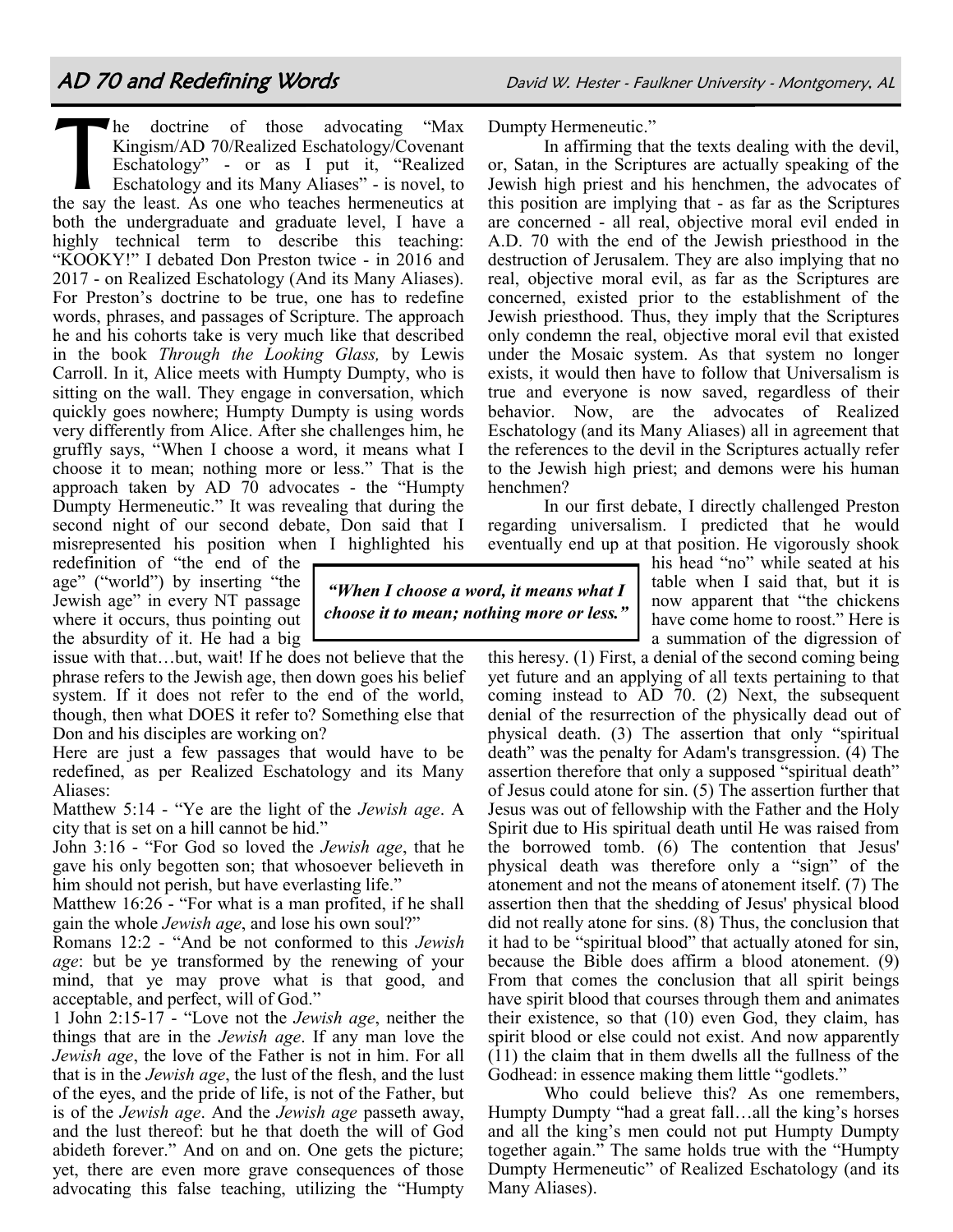A mong the many errors associated with what is known among us as the "A.D. 70 doctrine," (a.k.a. Preterism or "the Max King doctrine") concerns the establishment of the kingdom. Advocates of this error believe the eternal kingdom was not established until A.D. 70. Other events, such as the second coming of Jesus, the resurrection of the dead, and the Judgment, are also said to have taken place at that time. Other capable men will address the particular errors. My assignment is to determine if the kingdom was established in Acts 2 at Pentecost.

As we begin, we must note that while the ideas of the church and the kingdom are interchangeable, they are not **always** interchangeable. Sometimes the kingdom of God speaks of the church (Col. 1:13); at other times it speaks of heaven (Matt. 25:34). A great place to begin this study is the Old Testament and its numerous prophecies concerning the kingdom. Of these, I believe Daniel 7:13-14 is the most revealing in answering our title question. It reads: "I was watching in the night visions, and behold, One like the Son of Man, coming with the clouds of heaven! He came to the Ancient of Days, and they brought Him near before Him. Then to Him was given dominion and glory and a kingdom, that

all peoples, nations and languages should serve Him. His dominion is an everlasting dominion, which shall not pass away, and His kingdom the one which shall not be destroyed." What makes this

prophecy particularly helpful is that the persons, phrases, and pictures are fulfilled only with a Pentecost advent of the kingdom. Let us begin this study by identifying **the persons** in this prophecy.

The "Son of Man" is the Lord Jesus Christ. Jesus used this self-identifying moniker more than eighty times (Jn. 12:23-36; Matt. 24:30). It is used of Jesus in his human form, a form glorified and retained after his ascension into heaven (Acts 7:56; Phil. 3:20-21).

"The Ancient of Days" is unique to Daniel 7 and no doubt refers to God himself (v. 9, 22). Thus, we see Jesus brought with the clouds of heaven into the very presence of the Father. Question: At what point in the New Testament did this take place? The answer is obvious - when Jesus ascended into heaven with the clouds as recorded in Acts 1:9: "Now when He had spoken these things, while they watched, He was taken up, and a cloud received Him out of their sight." This text goes on to say that Jesus would return in the same manner in which he left (v. 10-11).

Now that we have identified the persons in verse 13, let us move to **the procession** which immediately follows in verse 14. Immediately upon His ascension into heaven and escort into the presence of the Father, Jesus is given dominion, glory, and a kingdom. Jesus said this would be the case at the time of his ascension in

Matthew 28:18 when he said, "All authority has been given to me in heaven and on earth." There is nothing in Daniel's prophecy to indicate that some forty years would transpire between Jesus' ascension and the reception of his kingdom, neither is there anything in the gospel accounts to indicate any such thing.

The first words of John the Baptizer were, "Repent, for the kingdom of heaven is at hand!" (Matt. 3:2). These are also the first words of the Lord at the outset of his public ministry (Matt. 4:17). In his first recorded sermon, Jesus looked forward to the coming of the kingdom (Matt. 5:19-20; 6:10). He used "church" and "kingdom" interchangeably in Matthew 16:13-19. Even a condemned thief understood the imminence of the kingdom (Lk. 23:42). Shortly thereafter, following the events of Acts 2, the kingdom is spoken of in the present tense. What happened in Acts 2 that has direct bearing on this fact? The church was established! After Pentecost, but prior to A.D. 70, Paul assured the Colossians that both he and they had already been delivered "from the power of darkness and conveyed into the kingdom of the Son of His love" (1:13). Add to that the fact that the apostle John spoke of himself as a companion in the kingdom of Jesus Christ alongside

*"...the kingdom prophesied by Daniel and preached by John and Jesus was established in Acts 2 at Pentecost."*

those of the seven churches of Asia (Rev. 1:9). It is clear that the kingdom existed at the time of these two writings and, of necessity, A.D. 70 advocates must believe Revelation was written

prior to A.D. 70.

Finally, let us consider **the power** of Daniel's prophesied kingdom. According to the text, its scope included "all peoples, nations, and languages." This kingdom clearly refers to the church. The church is the only kingdom or institution to which all men must submit. The Mosaic Law did not apply to all men, but to Israel alone (Deut. 5:1-3; Eph. 2:11-12). In contrast, the church is the body of Christ (Eph. 1:22-23) and the kingdom in which men of every nation and language must be found should they desire to be saved at the Lord's second coming (1 Cor. 15:23-24). The gospel is God's call to all men everywhere to enter the kingdom (Mk. 16:15; Acts 8:12; 2 Thes. 2:14). If the kingdom was not established until A.D. 70 at the coming of Jesus as A.D. 70 advocates affirm, then why does Paul in First Corinthians 15:23-24 say that when Jesus returns He will deliver up the kingdom as opposed to establishing it?

There can be no doubt the church of Christ was established on the first Pentecost following the resurrection and ascension of Jesus. The kingdom prophecy of Daniel 7 was fulfilled in the ascension of Jesus and the events of Pentecost in Acts 2. Thus, the kingdom prophesied by Daniel and preached by John and Jesus was established in Acts 2 at Pentecost.